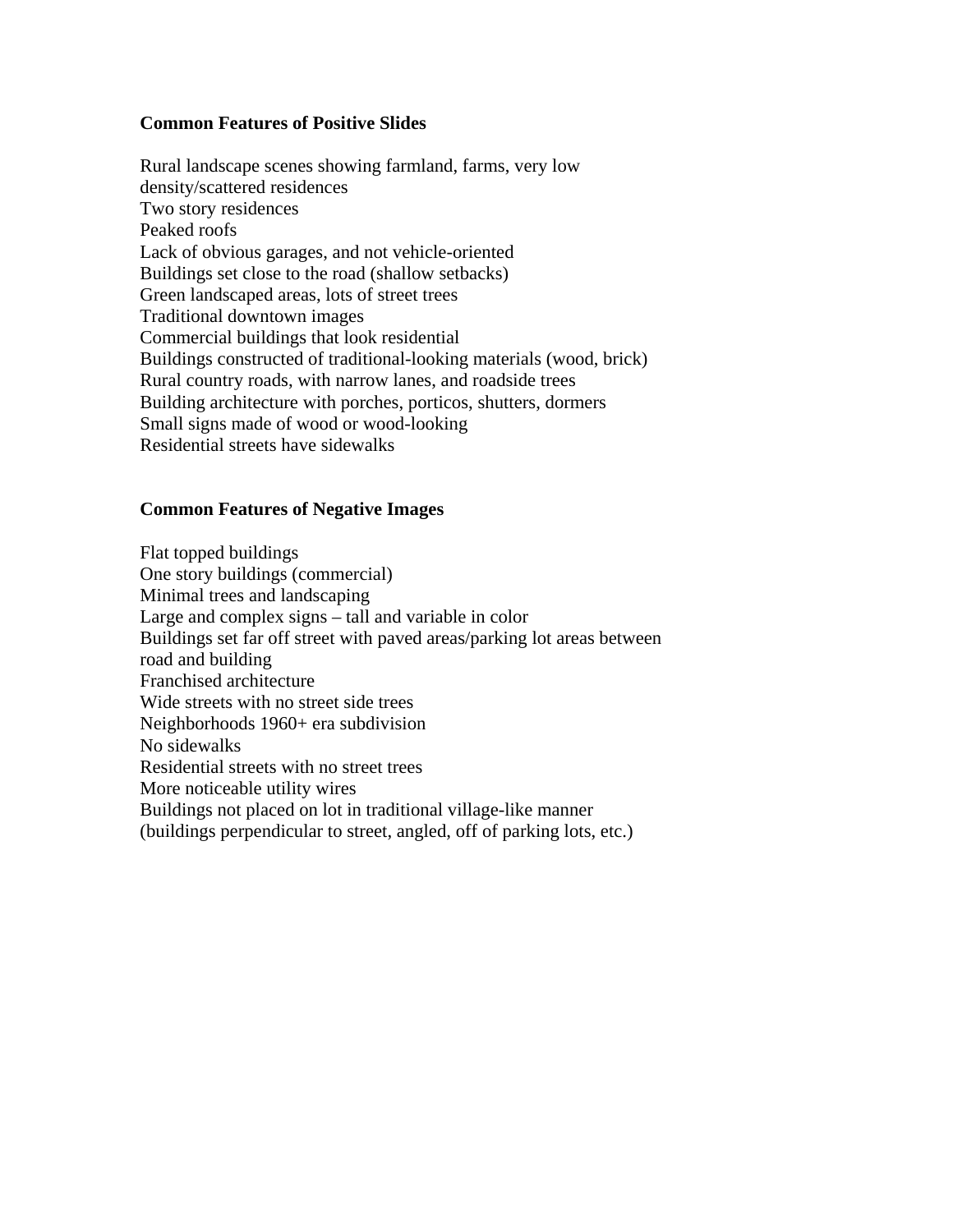## **Common Features of Images Receiving Mostly Positive, but More Mixed Reactions**

These include the newer subdivisions showing houses closer together (narrow streets, more landscaping, sidewalks or alleys, porches